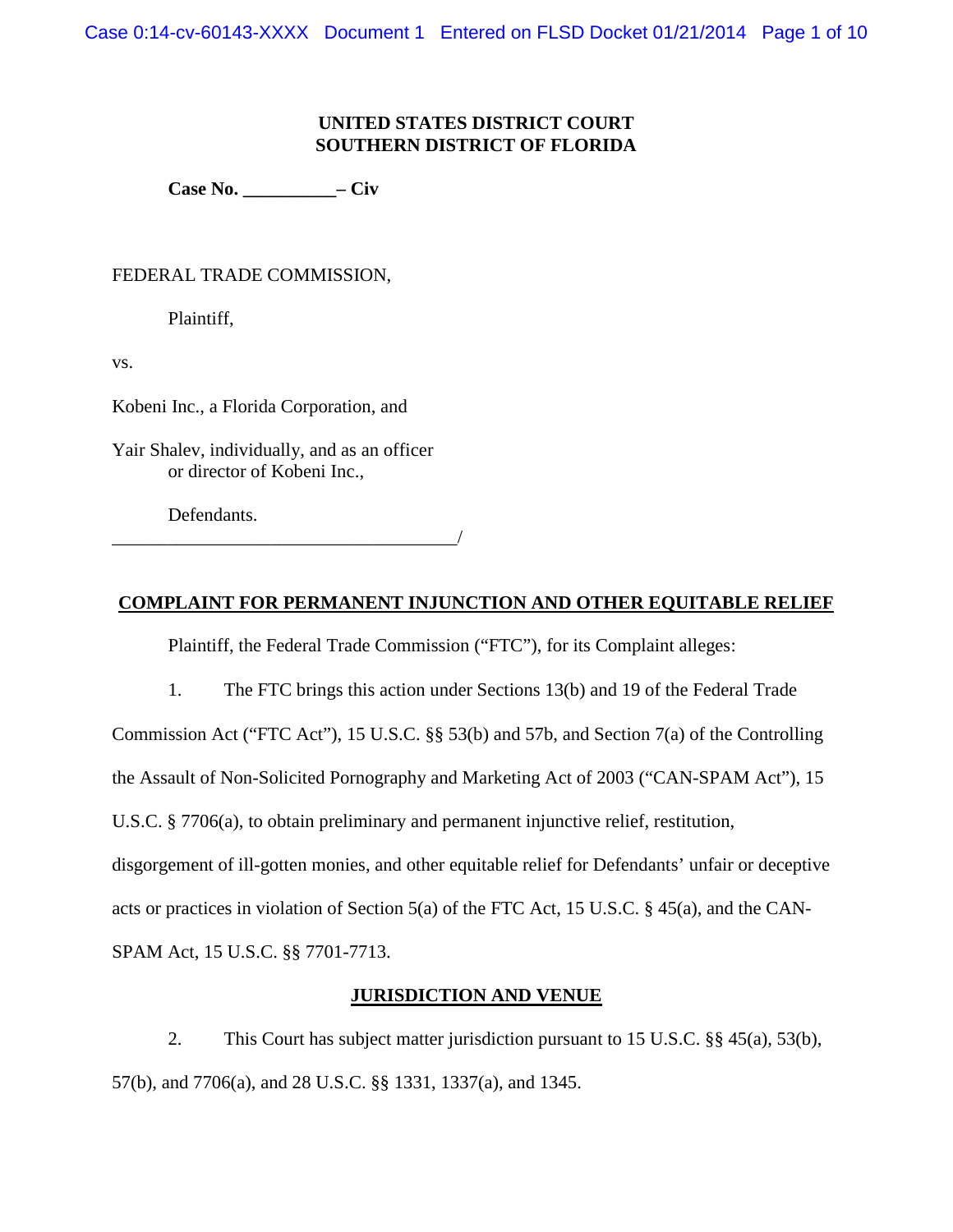3. Venue is proper in this district under 15 U.S.C. § 53(b) and 28 U.S.C. §§ 1391(b) and (c).

## **PLAINTIFF**

4. The FTC is an independent agency of the United States Government created by statute. 15 U.S.C.  $\S$ § 41-58. The FTC enforces Section 5(a) of the FTC Act, 15 U.S.C.  $\S$  45(a), which prohibits unfair or deceptive acts or practices in or affecting commerce. The FTC also enforces the CAN-SPAM Act as if statutory violations of the CAN-SPAM Act "were an unfair or deceptive act or practice proscribed under Section  $18(a)(1)(B)$  of the [FTC Act] (15 U.S.C. 57a (a)(1)(B))." 15 U.S.C. § 7706(a).

5. The FTC is authorized to initiate federal district court proceedings, by its own attorneys, to enjoin violations of the FTC Act and the CAN-SPAM Act and to secure such equitable relief as may be appropriate in each case, including restitution, consumer redress, and the disgorgement of ill-gotten monies. 15 U.S.C. §§ 53(b), 56(a)(2)(B), 57b, and 7706(a).

#### **DEFENDANTS**

6. Defendant Kobeni Inc. is a Florida corporation with its principal address at 2410 Hollywood Boulevard, Hollywood, Florida 33020. It transacts or has transacted business in this district and throughout the United States.

7. Defendant Yair Shalev is the president and registered agent of Kobeni Inc. He resides at 2410 Hollywood Boulevard, Hollywood, Florida 33020. At all times material to this Complaint, acting alone or in concert with others, he has formulated, directed, controlled, had the authority to control, or participated in the acts and practices of Kobeni Inc., including the acts and practices set forth in this Complaint. He transacts or has transacted business in this district and throughout the United States.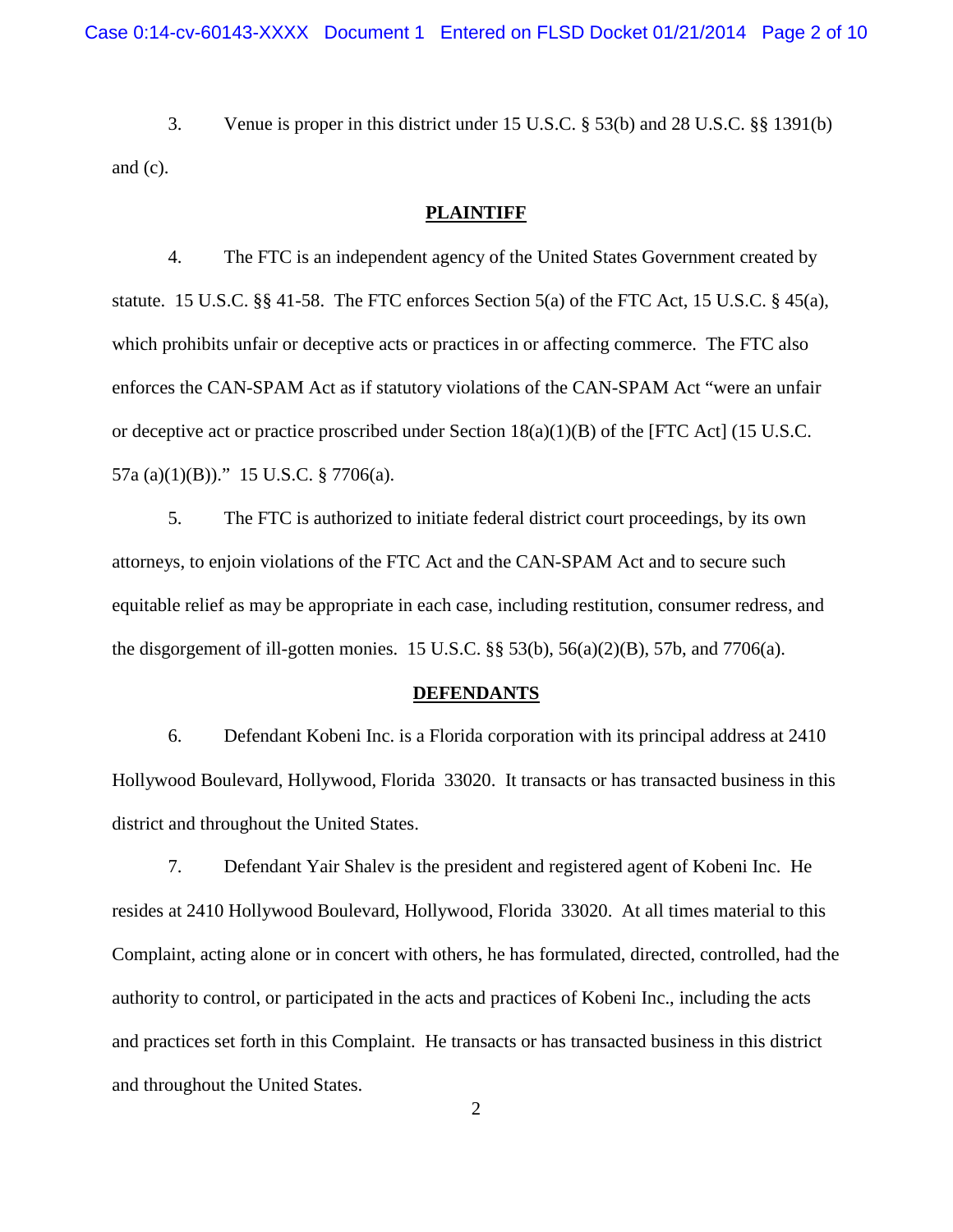Case 0:14-cv-60143-XXXX Document 1 Entered on FLSD Docket 01/21/2014 Page 3 of 10

#### **COMMERCE**

8. At all times material to this Complaint, Defendants have maintained a substantial course of trade in or affecting commerce, as "commerce" is defined in Section 4 of the FTC Act, 15 U.S.C. § 44.

#### **DEFINITIONS**

9. "**Electronic mail message**" (or "email") means a message sent to a unique electronic mail address. 15 U.S.C. § 7702(6).

10. **"Electronic mail address**" means a destination, commonly expressed as a string of characters, consisting of a unique user name or mailbox (commonly referred to as the "local part") and a reference to an Internet domain (commonly referred to as the "domain part"), whether or not displayed, to which an electronic mail message can be sent or delivered. 15 U.S.C. § 7702(5).

11. **"Commercial electronic mail message"** means any electronic mail message the primary purpose of which is the commercial advertisement or promotion of a commercial product or service (including the content on an Internet website operated for commercial purposes). 15 U.S.C. § 7702(2).

12. **"Initiate,"** when used with respect to a commercial email message, means to originate or transmit such message or to procure the origination or transmission of such message. 15 U.S.C. § 7702(9).

 13. **"Procure,"** when used with respect to the initiation of a commercial email message, means intentionally to pay or provide other consideration to, or induce, another person to initiate such a message on one's behalf. 15 U.S.C. § 7702(12).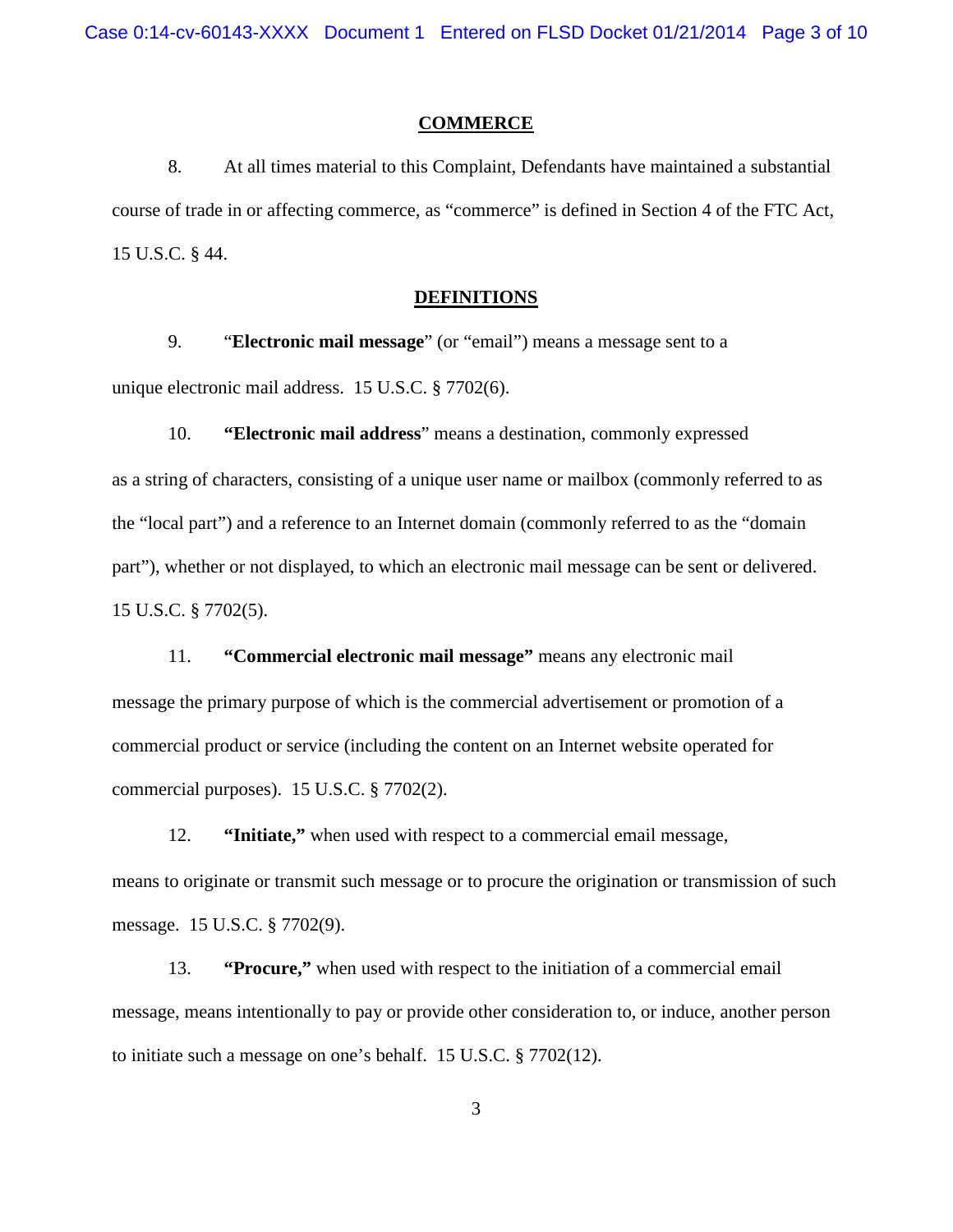14. **"Protected Computer"** means a computer which is used in or affecting interstate or foreign commerce or communication, including a computer located outside the United States that is used in a manner that affects interstate or foreign commerce or communication of the United States. 15 U.S.C. § 7702(13).

15. **"Sender"** means a person who initiates a commercial email message and whose product, service, or Internet website is advertised or promoted by the message. 15 U.S.C. § 7702(16).

# **DEFENDANTS' BUSINESS PRACTICES**

 16. Defendants engage and have engaged in the initiating of unsolicited commercial email messages ("email spam").

 17. Since at least May 2013, Defendants have initiated unsolicited commercial email messages to trick consumers into clicking on links in the messages. In numerous instances, Defendants' commercial email messages threaten that consumers will violate federal law if they do not immediately click on a link to enroll in health insurance.

18. The unsolicited commercial email messages initiated by Defendants include messages stating:

**Subject:** Today is the deadline to make your election or be in violation of federal law

Must Receive Your Election Or You Will Be In Violation of Federal Law.

Effective Monday (08-05-13) health coverage is REQUIRED BY LAW.

Why is this mandatory? New Federal Law signed by the President made it mandatory for all U.S. residents to have active coverage. You will be in violation and face penalties if you do not elect.

You Must Select One of These 5 Options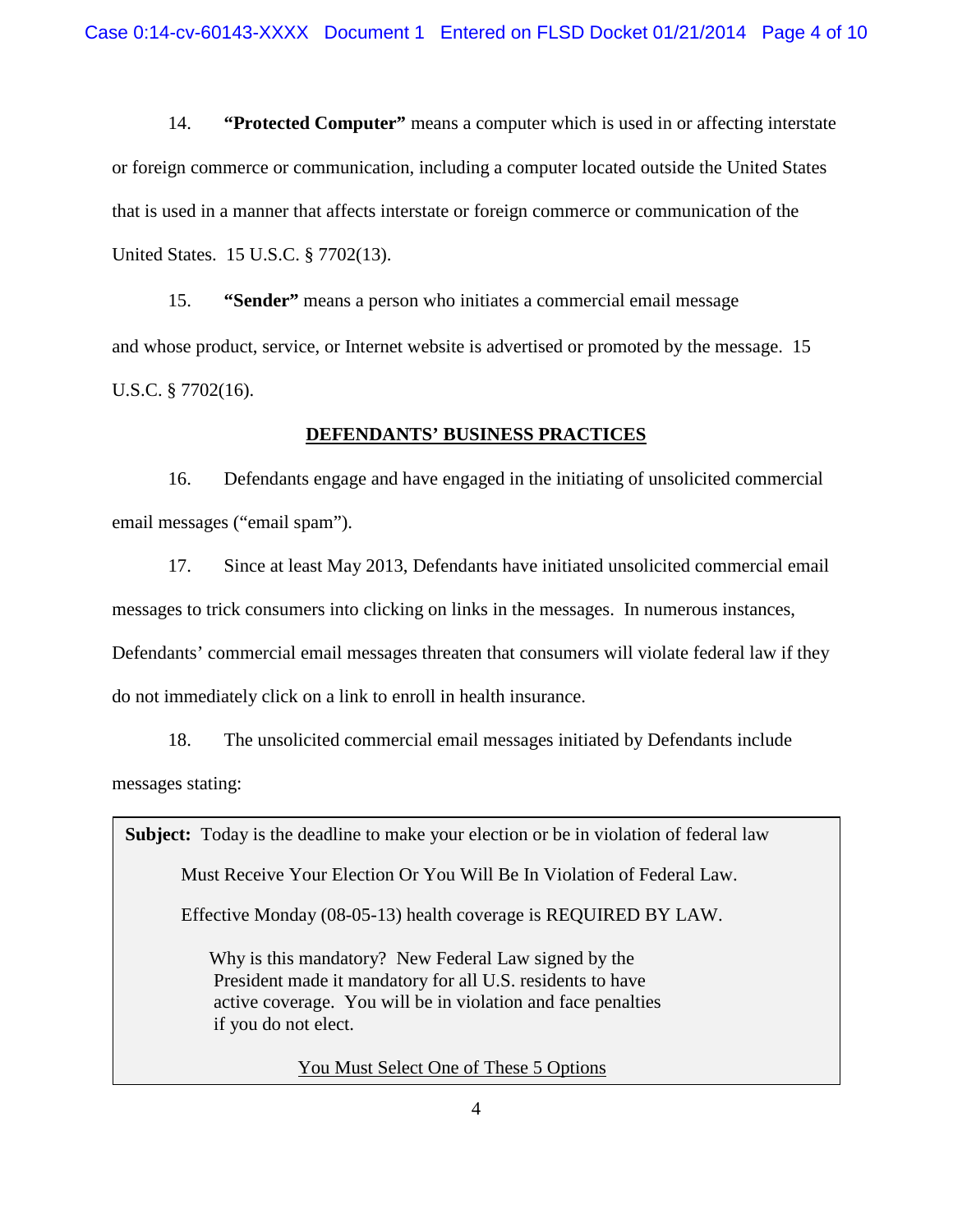19. The unsolicited commercial email messages initiated by Defendants also include

messages stating:

**Subject:** Final Warning – Your [*sic*] Breaking a Federal Law If You Don't Have Coverage

**Please Read This Carefully [name@example.com (**address omitted)]

I sent you several messages to let you know about this:

# **NOW ACTIVE Thursday (08-08-13) health coverage is REQUIRED BY LAW**

Activate here before it's too late

The President made it mandatory for all U.S. residents to have active policies. Failure to comply will be in violation of Federal Law.

You Must Submit Your Information to Get Started

20. Among the unsolicited commercial email messages initiated by Defendants are

also messages stating:

**Subject:** July 30th: Your [*sic*] required by law to have health-coverage (view available options)

> New Law Active In Your Area. Health coverage is now required by all U.S. residents. These companies will help you now The President made it official Tuesday morning and you must act now. One of these (5) options should fit your needs

 21. When clicked, the links in many of Defendants' commercial email messages, including the messages described in Paragraphs 17 through 20 above, lead to websites containing advertisements for products and services, including insurance. Defendants are paid by the operators of the websites when consumers click on links contained in the advertisements.

 22. The insurance companies whose advertisements appear in the websites that are linked to Defendants' commercial email messages have not authorized those email messages.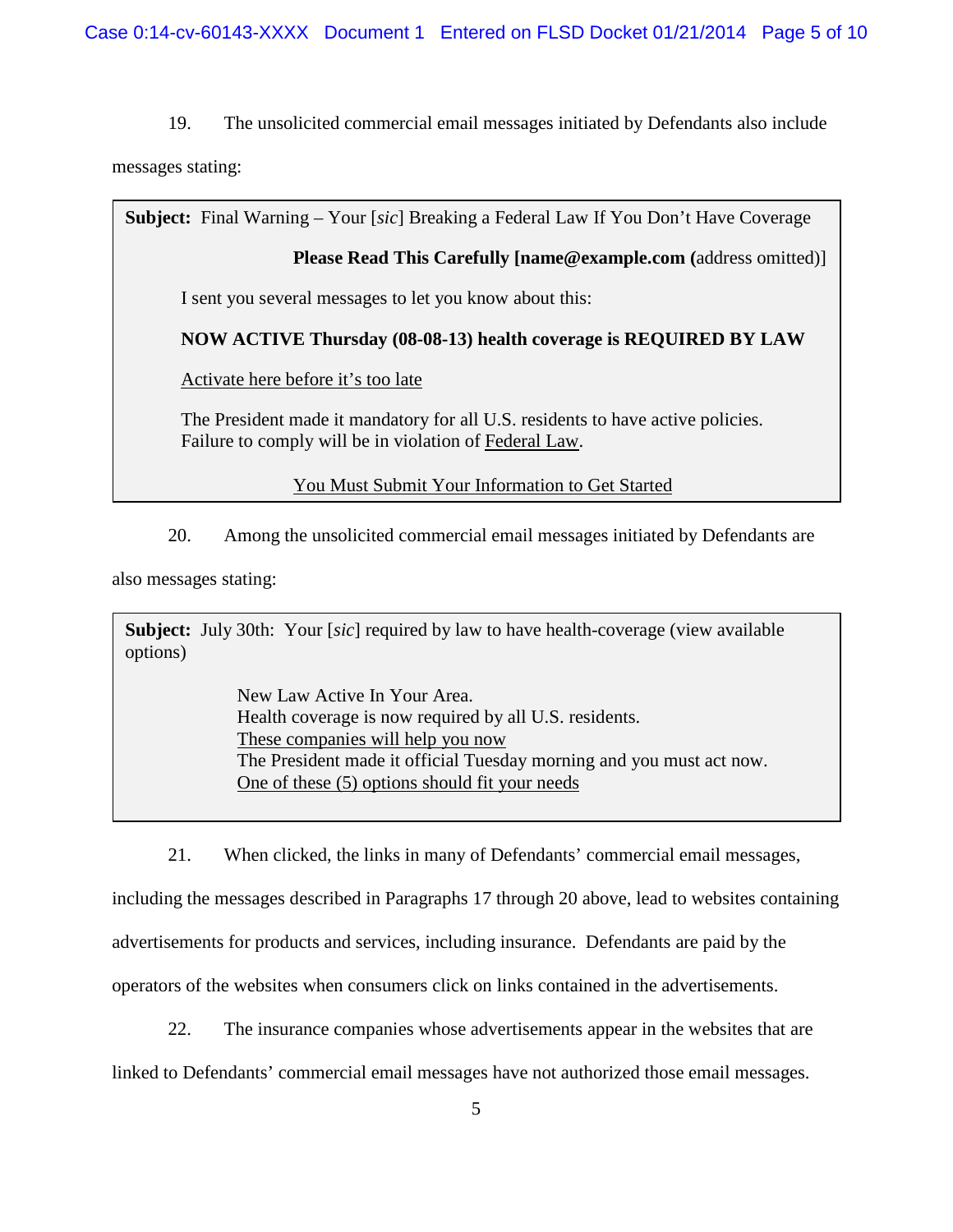23. In numerous instances, including in the commercial email messages described in paragraphs 17 through 20 above, Defendants have initiated commercial email messages that do not include any notification to recipients of their ability to decline receiving future email messages from Defendants, and do not include a reply email address or other mechanism that recipients can use to decline receiving future email messages from Defendants.

 24. In numerous instances, including in the commercial email messages described in paragraphs 17 through 20 above, Defendants have initiated commercial email messages that do not include a valid physical postal address of the sender.

## **VIOLATIONS OF THE FTC ACT**

25. Section 5(a) of the FTC Act, 15 U.S.C. § 45(a), prohibits "unfair or deceptive acts or practices in or affecting commerce."

26. Misrepresentations or deceptive omissions of material fact constitute deceptive acts or practices prohibited by Section 5(a) of the FTC Act.

#### **Count I**

## **Deceptive Representations**

27. In numerous instances, as described in Paragraphs 17 through 20 above, Defendants have represented, directly or indirectly, expressly or by implication, that consumers will violate federal law if they do not select health insurance by the date appearing in Defendants' commercial electronic email messages. Such representations are material to consumers who seek to comply with federal law.

 28. In truth and in fact, consumers will not violate federal law if they do not select health insurance by the date appearing in Defendants' commercial electronic email messages.

6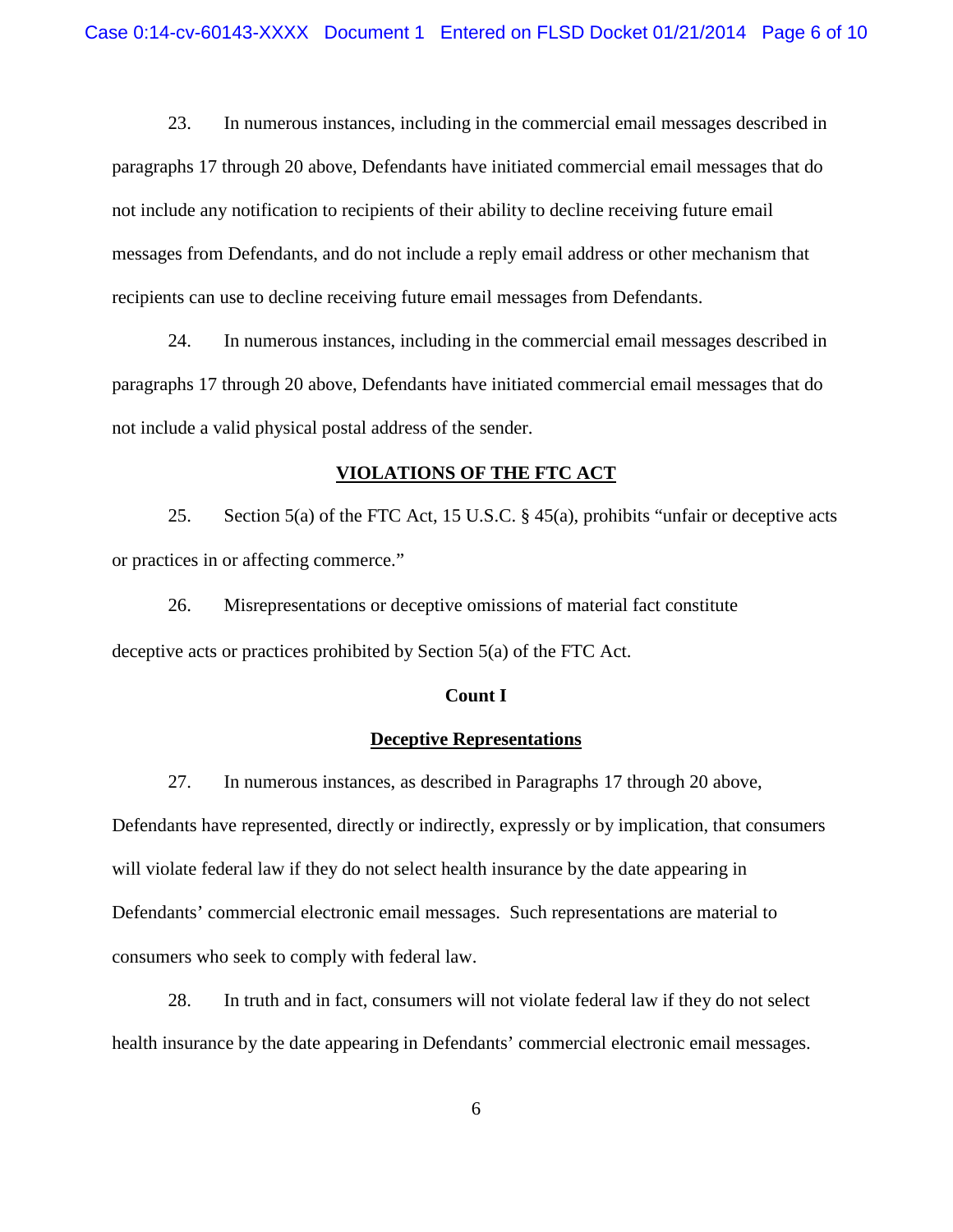29. Therefore, Defendants' representations as set forth in Paragraph 27 are false and

misleading and constitute deceptive acts or practices in violation of Section 5(a) of the FTC Act,

15 U.S.C. § 45(a).

# **VIOLATIONS OF THE CAN-SPAM ACT**

30. The CAN-SPAM Act became effective on January 1, 2004, and has since

remained in full force and effect.

31. Section 5(a)(3)(A) of the CAN-SPAM Act, 15 U.S.C. § 7704(a)(3)(A), states:

It is unlawful for any person to initiate the transmission to a protected computer of a commercial electronic mail message that does not contain a functioning return electronic mail address or other Internet-based mechanism, clearly and conspicuously displayed, that—

> (i) a recipient may use to submit, in a manner specified in the message, a reply electronic mail message or other form of Internet-based communication requesting not to receive future commercial electronic mail messages from that sender at the electronic mail address where the message was received; and

 (ii) remains capable of receiving such messages or communications for no less than 30 days after the transmission of the original message.

32. Section  $5(a)(5)(A)$  of the CAN-SPAM Act, 15 U.S.C. § 7704 $(a)(5)(A)$ , states:

It is unlawful for any person to initiate the transmission of any commercial electronic mail message to a protected computer unless the message provides:

> (i) clear and conspicuous identification that the message is an advertisement or solicitation;

(ii) clear and conspicuous notice of the opportunity under [section  $5(a)(3)$ ] to decline to receive further commercial electronic mail messages from the sender; and

(iii) a valid physical postal address of the sender.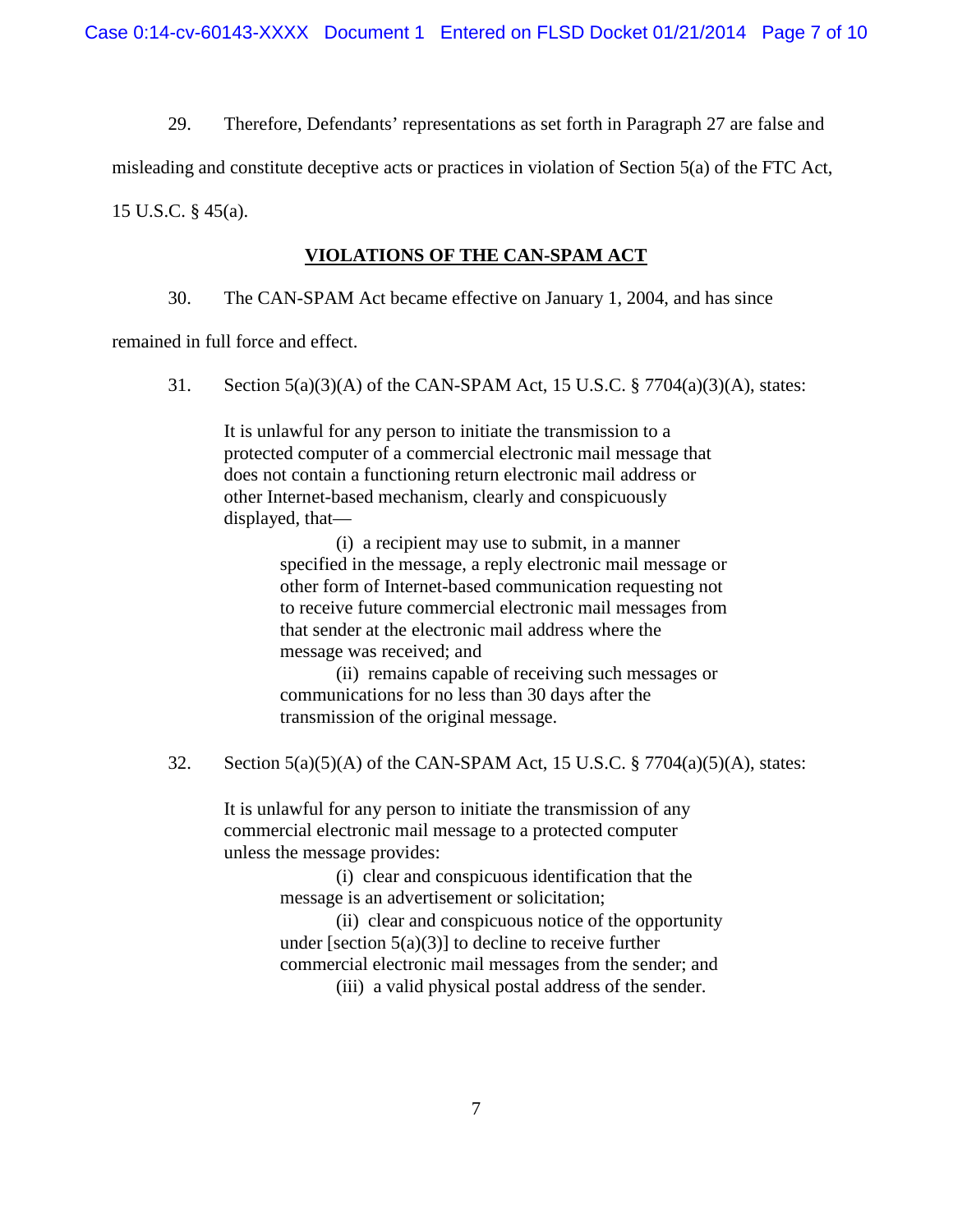33. Section 7(a) of the CAN-SPAM Act, 15 U.S.C. § 7706(a), states:

[T]his Act shall be enforced by the [FTC] as if the violation of this Act were an unfair or deceptive act or practice proscribed under section  $18(a)(1)(B)$  of the [FTC Act] (15 U.S.C. 57(a)(1)(B)).

# **Count II**

# **Failure to Provide Notice of Opt-Out**

34. In numerous instances, as described in Paragraphs 16-23, Defendants have initiated the transmission, to protected computers, of commercial email messages that do not include a clear and conspicuous notice of the recipient's opportunity to decline to receive future commercial electronic mail messages from Defendants at the recipient's electronic mail address.

35. Defendants' acts or practices, as described in Paragraph 34 above, violate 15 U.S.C. § 7704(a)(3) and 15 U.S.C. § 7704(a)(5)(A)(ii).

## **Count III**

## **Failure to Include Valid Physical Postal Address**

36. In numerous instances, as described in Paragraphs 16-24, Defendants have initiated the transmission, to protected computers, of commercial email messages that do not include the sender's valid physical postal address.

37. Defendants' acts or practices, as described in Paragraph 36 above, violate 15 U.S.C. § 7704(a)(5)(A)(iii).

## **CONSUMER INJURY**

 38. Consumers have suffered and will continue to suffer substantial injury as a result of Defendants' violations of the FTC Act and the CAN-SPAM Act. In addition, Defendants have has been unjustly enriched as a result of their unlawful acts or practices. Absent injunctive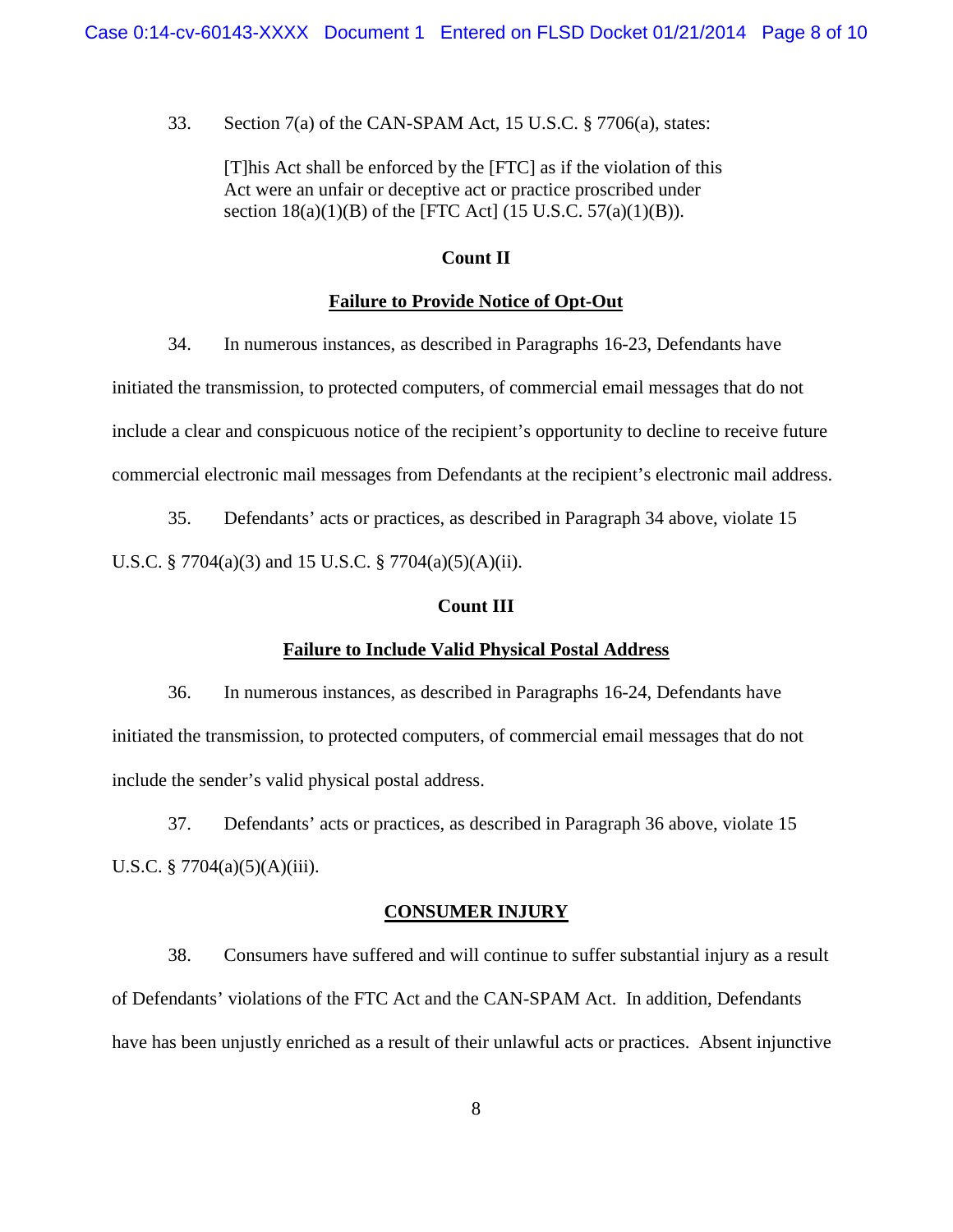relief by this Court, Defendants are likely to continue to injure consumers, reap unjust enrichment, and harm the public interest.

### **THIS COURT'S POWER TO GRANT RELIEF**

39. Sections 13(b) of the FTC Act, 15 U.S.C. § 53(b), empowers this Court to grant injunctive and such other relief as the Court may deem appropriate to halt and redress violations of any provision of law enforced by the FTC. The Court, in the exercise of its equitable jurisdiction, may award ancillary relief, including restitution, the refund of monies paid, and the disgorgement of ill-gotten monies, to prevent and remedy any violation of any provision of law enforced by the FTC.

40. Section 19 of the FTC Act, 15 U.S.C. § 57b, and the CAN-SPAM Act, 15 U.S.C. § 7706 authorize this Court to grant such relief as the Court finds necessary to redress injury to consumers resulting from Defendants' violations of the CAN-SPAM Act, including the refund of money.

#### **PRAYER FOR RELIEF**

Wherefore, Plaintiff FTC, pursuant to Sections 13(b) and 19 of the FTC Act, 15 U.S.C. §§ 53(b) and 57b, and Section 7(a) of the CAN-SPAM Act, 15 U.S.C. § 7706 and the Court's own equitable powers, requests that the Court:

A. Enter a permanent injunction to prevent future violations of the FTC Act and the CAN-SPAM Act by Defendants;

B. Award such relief as the Court finds necessary to redress injury to consumers resulting from Defendants' violations of the FTC Act and the CAN-SPAM Act, including, but not limited to, restitution, the refund of monies paid, and the disgorgement of ill-gotten monies; and